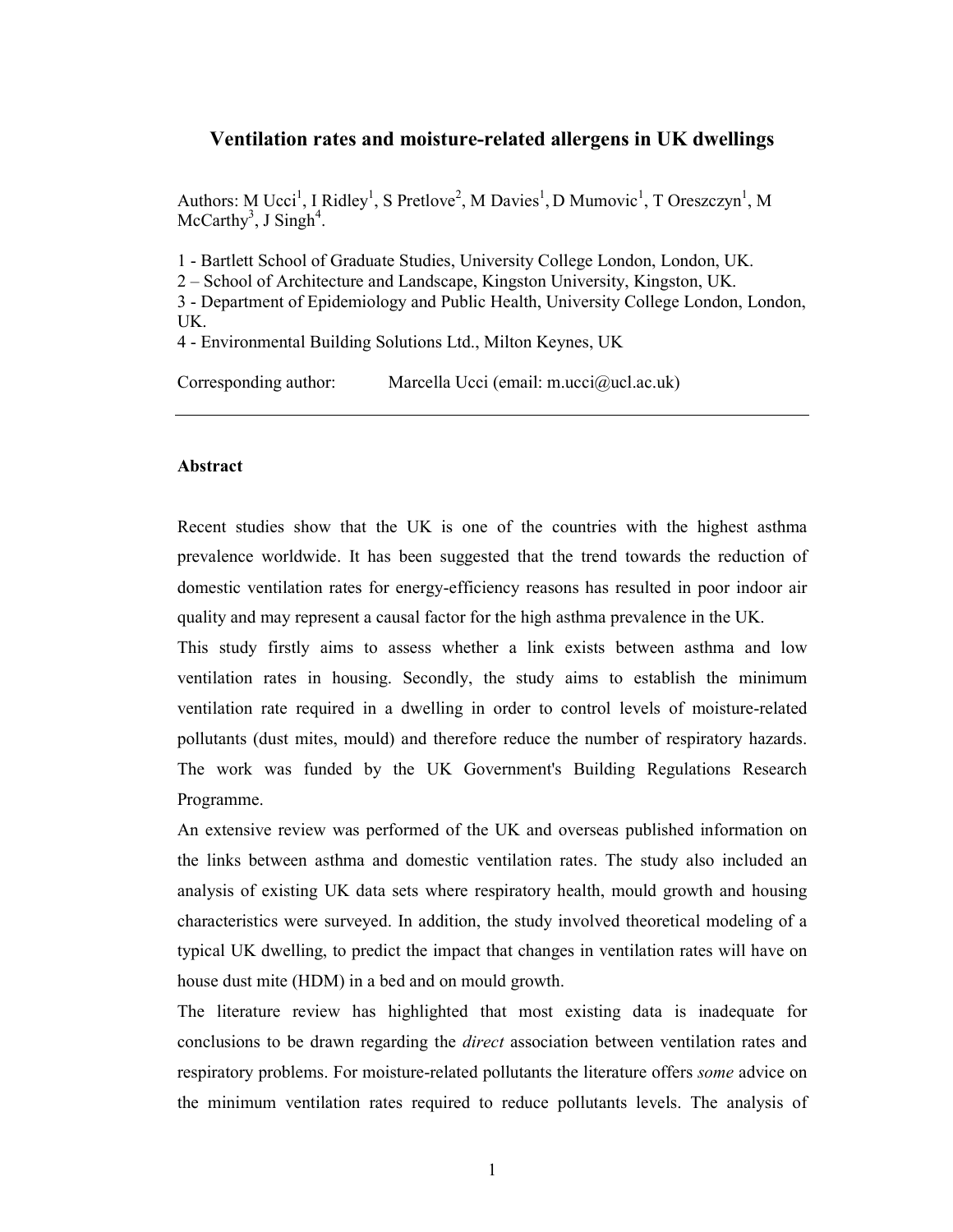existing UK data sets has not revealed any significant direct links between ventilation, respiratory health and moisture-related pollutants. The results of the theoretical modeling indicate that in most cases  $0.5$  ach<sup>-1</sup> is required to avoid mould growth but a significantly higher ventilation rate  $(0.8 \text{ ach}^{-1})$  may be required to control mites' growth.

Most current guidance on domestic ventilation is based on the assumption that if adequate ventilation is provided for avoiding mould growth, then other IAQ problems will be contained. This study indicates that this may not be the case. In order to fully evaluate the direct link between asthma and low ventilation rates in the UK, a large scale prospective study is needed, where indoor pollutants, respiratory health indicators, airtightness and ventilation rates are all adequately measured.

## 1.0 Introduction

Recent surveys show that the UK is one of the countries with the highest prevalence of respiratory symptoms and asthma worldwide, both for children and adults (Janson C. et al., 2001; ISAAC Steering Committee, 1998). A number of studies indicate that between the mid-1960s and the mid-1990s there was an increase in asthma prevalence in the UK of approximately 5% per year (Devereux G. et al., 2003). Some authors even refer to an "epidemic of asthma and allergy" (Holgate S.T., 2004). However, subtle methodological differences in the survey studies may have played a role in the observed increase in allergies prevalence. For example, Anderson et al. (2004) compared the results of the International Study of Asthma and Allergies in Childhood (ISAAC) corresponding to the 1995 survey and the 2002 survey. They concluded that 'the most likely explanation for the paradoxical increase in prevalence of the label of asthma is that it is applied to increasingly milder disease'.

Several hypotheses have been formulated in order to explain the rise in the prevalence of asthma and allergies in developed countries. Some theories relate to changes in lifestyle, particularly dietary changes or changes in children's exposure to microbes as a consequence of the 'Westernized lifestyle' (the 'hygiene hypothesis', von Hertzen L.C. and Haahtela T., 2004). Another hypothesis relates to an increase in exposure to allergens such as those produced by house dust mites and moulds. The increased exposure is attributed to a combination of several factors: carpet use, warmer houses, more time spent indoor and decreased housing ventilation due to energy efficiency concerns.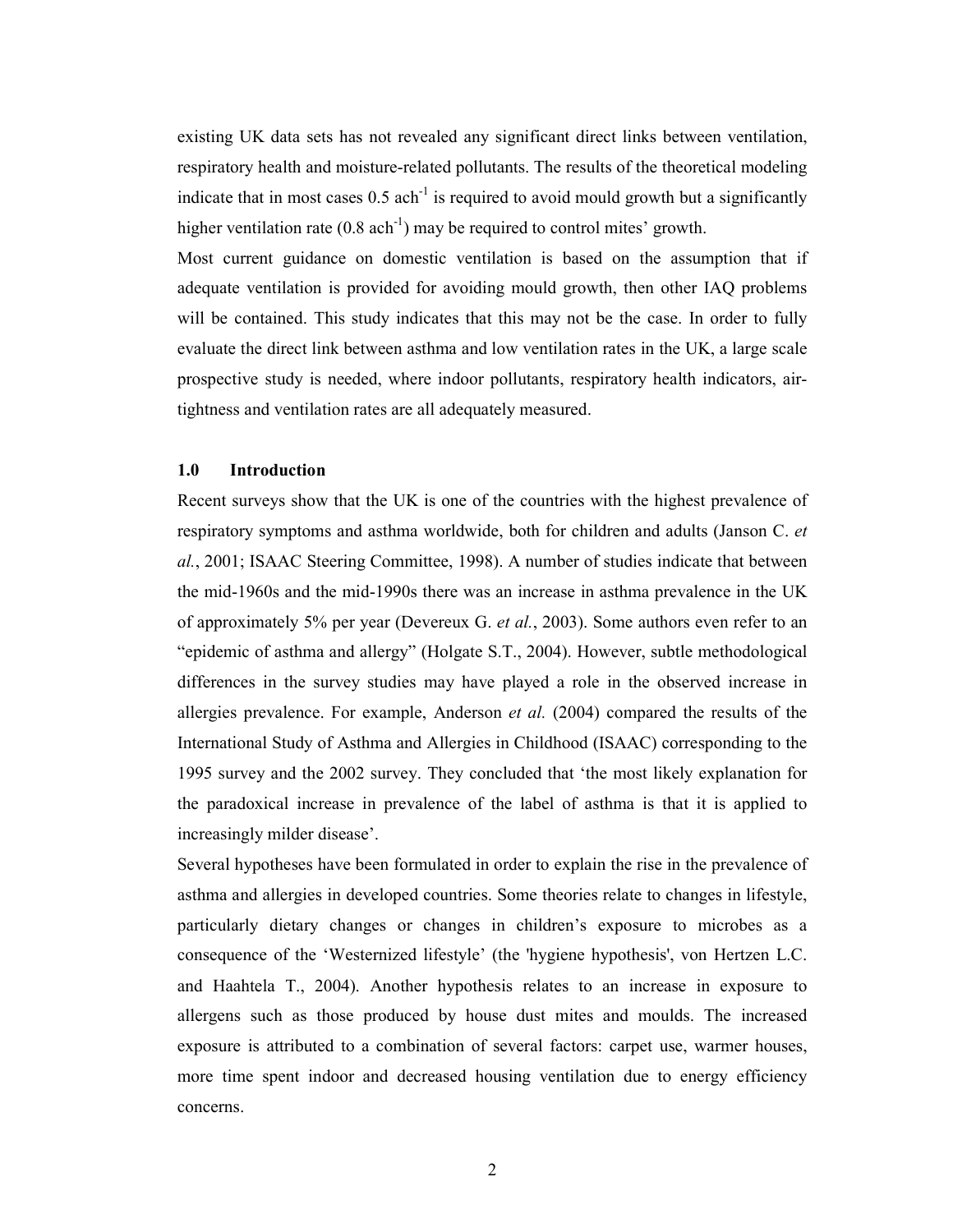Depending upon occupants' numbers and habits, lower ventilation rates can result in higher indoor moisture levels, which in turn may lead to the proliferation of moisturerelated pollutants: house dust mites (HDM) and moulds. Exposure and sensitisation to HDM allergens is a major risk factor for asthma in most parts of the world (Custovic A. et al., 1998). Some studies also suggest that mite allergens are associated with eczema and perennial allergic rhinitis (Raw G.J. et al., 2001). As regards indoor moulds, the most common health effect caused by them is an allergic reaction in sensitized individuals, which can trigger allergic asthma or allergic rhinitis (ACOEM, 2002). At present, it is not possible to produce any reliable threshold limit values for exposure to moulds. Some threshold limit values for HDM have been suggested (Platts-Mills T.A., et al., 1997), but not all authors agree on them (Peat J.K. et al., 1998).

It is unlikely that increased exposure to indoor allergens alone may have caused an "allergy epidemic". However, several recent studies have found a link between damp buildings and adverse health effects. For example, in a multidisciplinary review of the literature on the health effects of dampness and mite exposure in buildings, Bornehag C.G. *et al.* (2004) concluded that dampness in buildings is a risk factor for health effects among atopics and non-atopics both in domestic and in public environments. However, no conclusions could be drawn on the causative agents.

This paper firstly aims to assess whether a link exists between asthma and low ventilation rates in housing. Secondly, the study aims to establish the minimum ventilation rate required in a dwelling in order to control levels of moisture-related pollutants (dust mites, mould) and therefore safeguard its occupants' respiratory health. The work was funded by the UK Government's Building Regulations Research Programme.

# 2.0 Methodology

An extensive review was performed of the UK and overseas published information on the links between moisture-related pollutants, domestic ventilation rates and respiratory health. The study also included an analysis of existing UK data sets where respiratory health, mould growth and housing characteristics were surveyed. In addition, the study involved theoretical modeling of a typical UK dwelling, to predict the impact that changes in ventilation rates will have on HDM in a bed and on mould growth.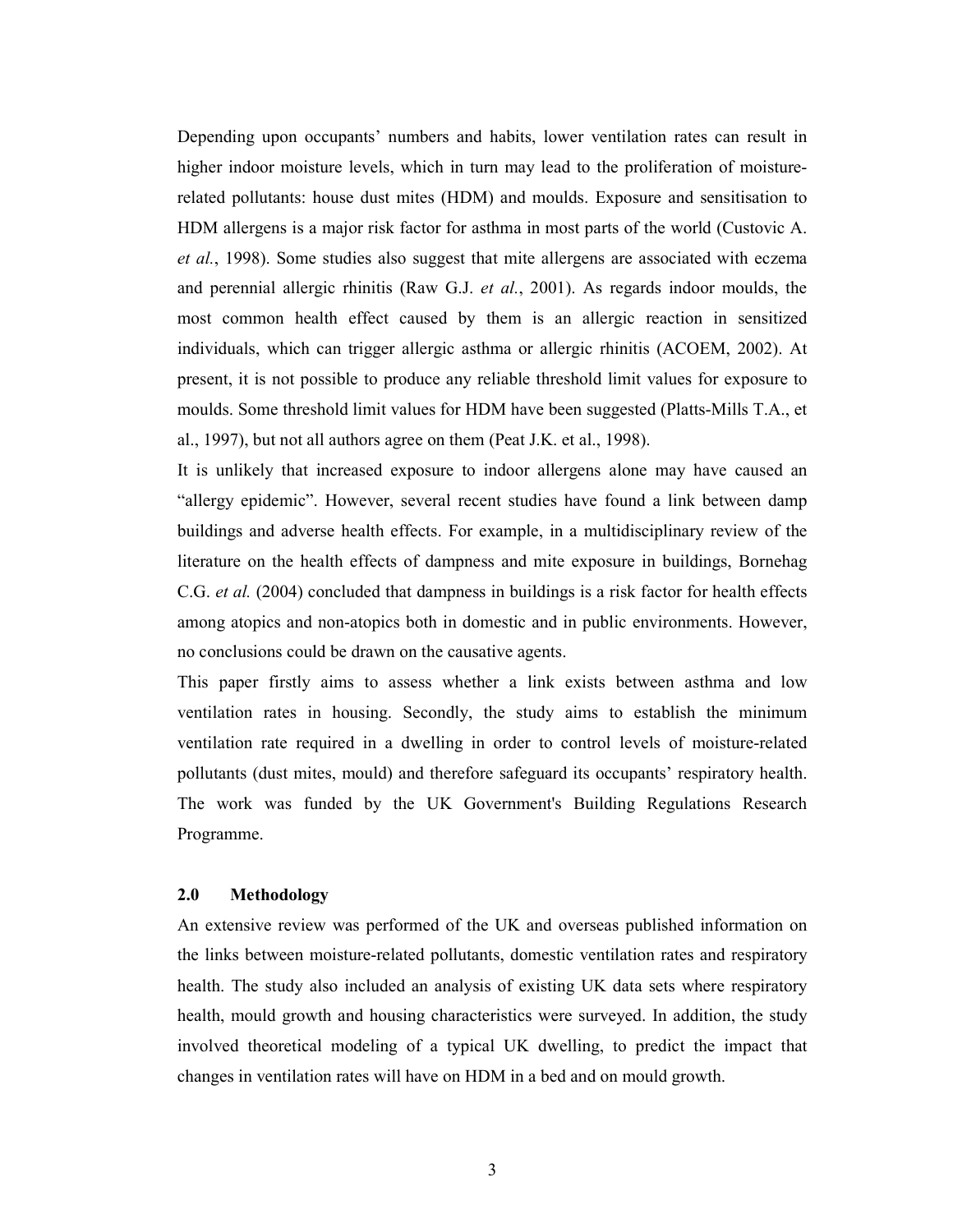## 3.0 Literature Review

# 3.1 Evidence of a Direct Link Between Residential Ventilation and Respiratory Problems

UK and overseas published information was reviewed in order to assess the links between moisture-related pollutants, domestic ventilation rates and respiratory health. The results of the literature review were recently published (Davies *et al.*, 2004). The review highlighted that there are very few studies addressing the *direct* link between respiratory health and ventilation in housing. Most existing data are inadequate for conclusions to be drawn whether ventilation rates directly cause respiratory problems.

The EUROVEN group recently reviewed the scientific literature relating to the effects of ventilation on health, comfort and productivity in non-industrial environments (Wargocki et al., 2002). The study concluded that there is a strong association between ventilation and health. However, the study also noted that more information is required on the links between ventilation rates and health in homes. Another recent study (Emenius et al., 2004) examined the impact of building characteristics and indoor air quality on recurrent wheezing in infants. They found that whilst building-related exposures appear to have a major impact on children's health, this was not primarily explained by differences in ventilation systems, air change rate or HDM infestation.

A workshop held in 1999 by the National Academy of Sciences, USA (Committee, 2000) concluded that 'existing data are inadequate for conclusions regarding the association between ventilation rates or ventilation system microbiological contamination and either the exacerbation of asthma symptoms or asthma development ... Airtight building envelopes and low rates of ventilation have been cited as factors that

may contribute to asthma incidence or symptoms or may explain recent increases in asthma; however, very few relevant data are available'.

Although few studies address the direct link between housing ventilation and respiratory health, a number of studies exist on the links between ventilation and moisture-related pollutants.

#### 3.2 House Dust Mites and Ventilation in Housing

At present there is some evidence of the impact of low ventilation rates in housing and mite infestation. However, further work is needed on mite survival rates in transient conditions, and on the links between housing ventilation and the mite microclimate.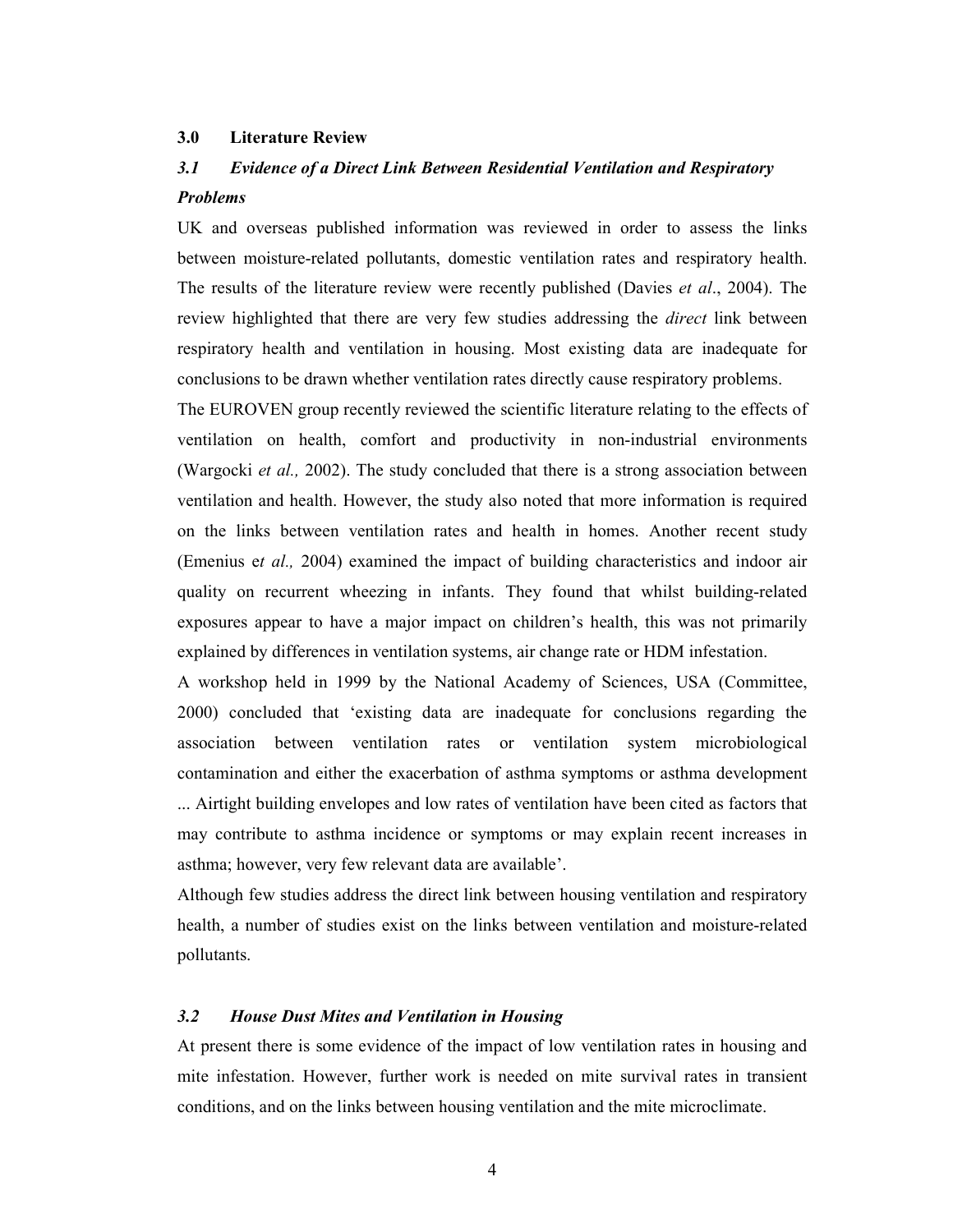Harving et al. (1993) found a positive correlation between air humidity and mite concentration and an inverse correlation between HDM concentration and air-exchange rate. Sundell et al. (1995) found that elevated concentrations of HDM allergen in mattress and floor dust were associated with the difference in absolute humidity between indoor and outdoor air, as well as with low air-exchange-rates of the home, especially the bedroom. Sundell *et al.* concluded that in regions with a cold winter climate there is a correlation between infiltration and mite infestation, but air-flow rates related to number of people in the home appears a stronger indicator of HDM infestation than air-flow rates related to home volumes.

Modelling studies indicate that at high internal temperatures, mite infestation problems appear likely to occur only at ventilation rates significantly less than  $0.5$  ach<sup>-1</sup> (Lowe R, 2000; Crowther D, 2002). The importance of housing ventilation is also highlighted by Berry *et al.* (1996), who found that houses which rarely or never opened windows had higher mean yearly average mite counts taken from the bedroom carpet. This was not observed with counts obtained from the living room carpet, when the degree of opening the living room window was examined.

Several studies have been carried out where mechanical ventilation with heat recovery (MVHR) and/or dehumidifiers were utilised in order to reduce indoor relative humidity levels in winter and consequently mite concentrations. However, although the use of MVHR appears to have proven quite successful in Scandinavian countries (Emenius *et* al., 1998; Harving et al., 1994), such an approach has caused some conflicting results in the UK (Niven et al., 1999, Howieson et al., 2003; Htut et al., 1996; Stephen et al., 1997; McIntyre, 1992).

## 3.3 Mould and Ventilation in Housing

Although there is some evidence of the links between ventilation and presence of mould in housing, at present the actual health risk from mould in buildings has yet to be quantified.

In order to avoid mould growth, a general room RH of less than 70% is recommended, provided the building has no serious cold bridges (Ridley et al., 2003). Modelling (ibid.) shows that an air-infiltration rate below  $0.5$  ach<sup>-1</sup> leads to an indoor RH greater than 70% in fuel rich dwellings  $(0.7 \text{ ach}^{-1}$  for fuel poor dwellings).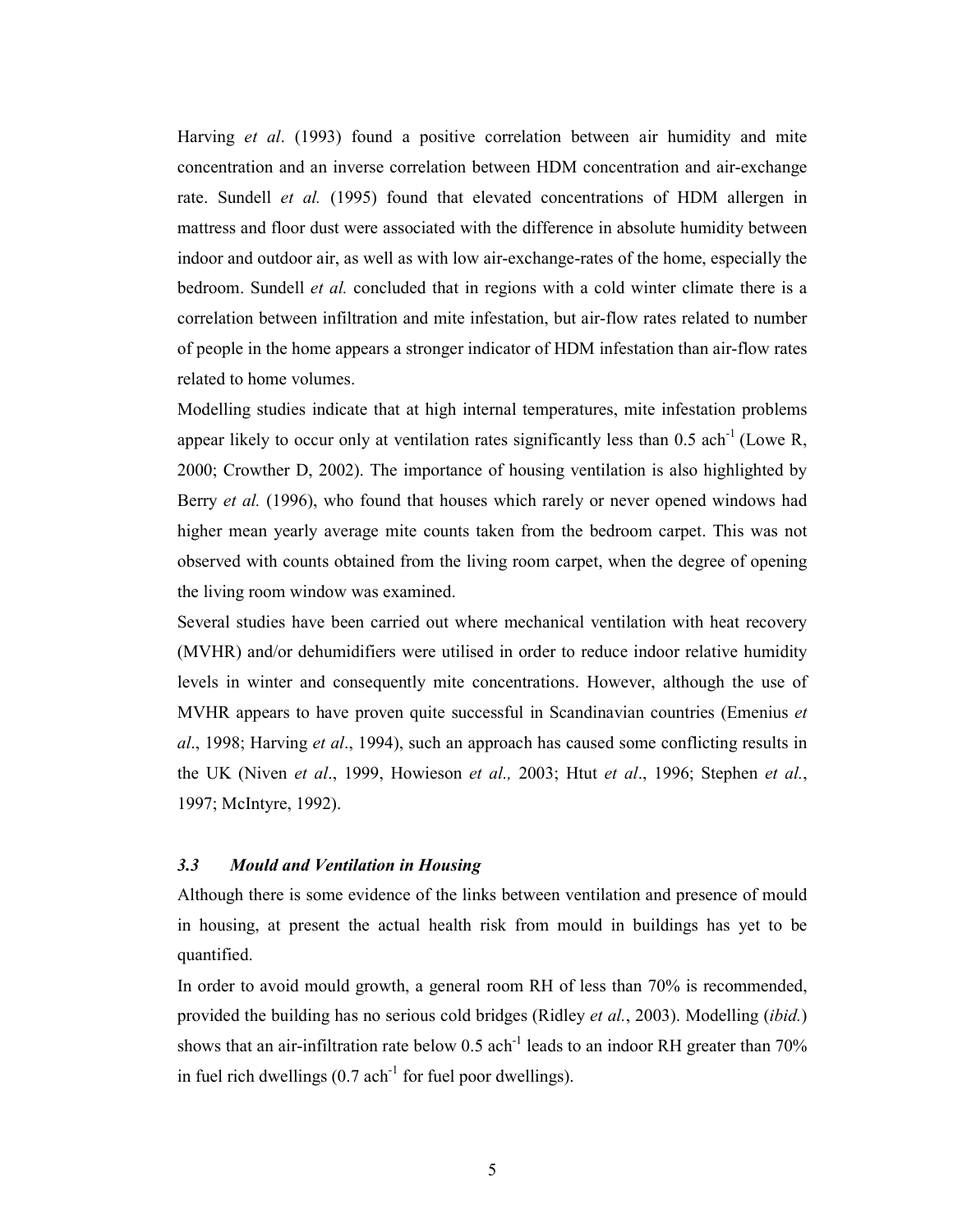A number of studies have been conducted investigating mould growth in relation to housing characteristics, including ventilation. However, in most cases the latter was not quantitatively measured. Garrett M.H. et al. (1998) found that 'uncontrolled ventilation through cracks in the cladding and through the foundation of the house may increase indoor total spore concentrations, while controlled ventilation through open windows may reduce spore concentrations'. These findings are confirmed by Dharmage S. et al. (1999), whose study concluded that although there is a major impact of outdoor fungi on the levels of indoor airborne fungal propagules, the overall effect of natural ventilation on indoor fungal exposure is beneficial.

A study by the UK Building Research Establishment (1990) revealed that recently built one bedroom and bedsit homes in the UK had significant condensation problems, which could lead to mould growth and proliferation. The study indicated that factors such as ventilation, air movement, heating and insulation were more important than occupant behaviour and energy consciousness and the most important occupant characteristics were the number and age of occupants.

#### 3.4 Literature Review: Conclusions

It can be concluded that there is general consensus that a link exists between ventilation rates in dwellings and respiratory hazards (for example HDM). There is also general consensus of a link between these respiratory hazards and respiratory problems, but it is not clear to what extent hazards cause ill-health. Most existing data are inadequate for conclusions to be drawn whether ventilation rates directly cause respiratory problems.

## 4.0 Theoretical Modelling

#### 4.1 Theoretical Modelling: Methodology

Modelling was carried out to predict the impact that changes in ventilation may have on the occurrences of mould growth on the internal surfaces of a dwelling and the risk of house dust mite populations in a typical bed. The modelling uses a base case dwelling that complies with the current UK Building Regulations. The ventilation rate, moisture production rate, level of insulation, heating set point and schedule, heating system efficiency and geographical location are then varied to assess how such changes impact on the risk of mould growth and the population of house dust mites in the dwelling. The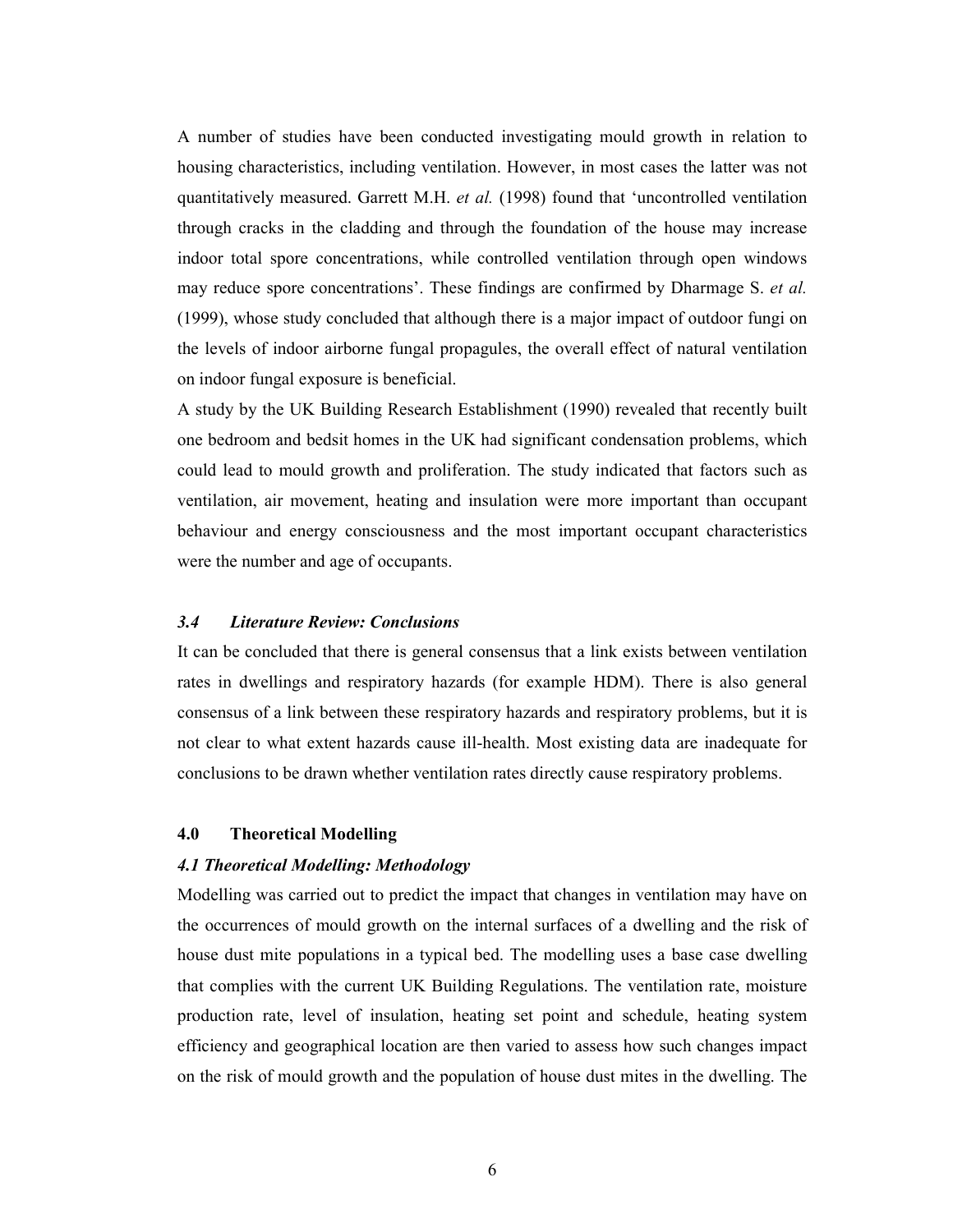British Standard 5250 (BSI 2002) was adopted for details on typical moisture production rates, as a function of occupant numbers and behaviour.

The models used for this analysis are Condensation Targeter II (Oreszczyn et al., 1999) and its house dust mite population module BED3 (Crowther et al., 2001). Condensation Targeter II is a monthly steady state model, based on the Bredem 8 (Henderson G et al., 1986 and Shorrock et al., 1994) algorithm, that predicts monthly mean indoor air temperature and relative humidity in two zones, zone 1 being the living room area and zone 2 being the rest of the dwelling (including the bedrooms), and surface temperatures and surface relative humidities in each zone. The model also calculates the energy consumption of the dwelling.

In the model a Mould Index (MI) measures the risk of mould occurring on the coldest surfaces within the dwelling each month of the year. If the MI is zero or below, then the predicted relative humidity at the coldest surface will be a minimum of 80% and therefore mould is predicted to occur. The more negative the value of MI, the greater the probability and severity of mould occurring. The higher the MI the lower the surface relative humidity and the smaller the predicted risk of mould growth occurring. The modelling has assumed that there are no cold bridges in the dwellings. Future analysis could investigate mould growth on cold bridges.

A Mite Population Index (MPI) measures the growth or decline of mite numbers within a bed for each month of the year. If the MPI is greater than 1 the population is growing, if the MPI equals 1 the population is stable, if the MPI is less than 1 then the population is in decline. Given a starting population of mites the monthly MPI can be used to calculate how the population of HDM changes throughout the year. Note that although the modelling uses the latest theoretical techniques and the best available data regarding the environmental impacts on the house dust mite life cycle, it is currently the subject of a validation exercise (Bartlett, 2004). Key periods of population growth occur during the summer; however, the use of BREDEM models to predict the summer operation of buildings is less well understood. Therefore there is some uncertainty in the predictions of the BED3 model.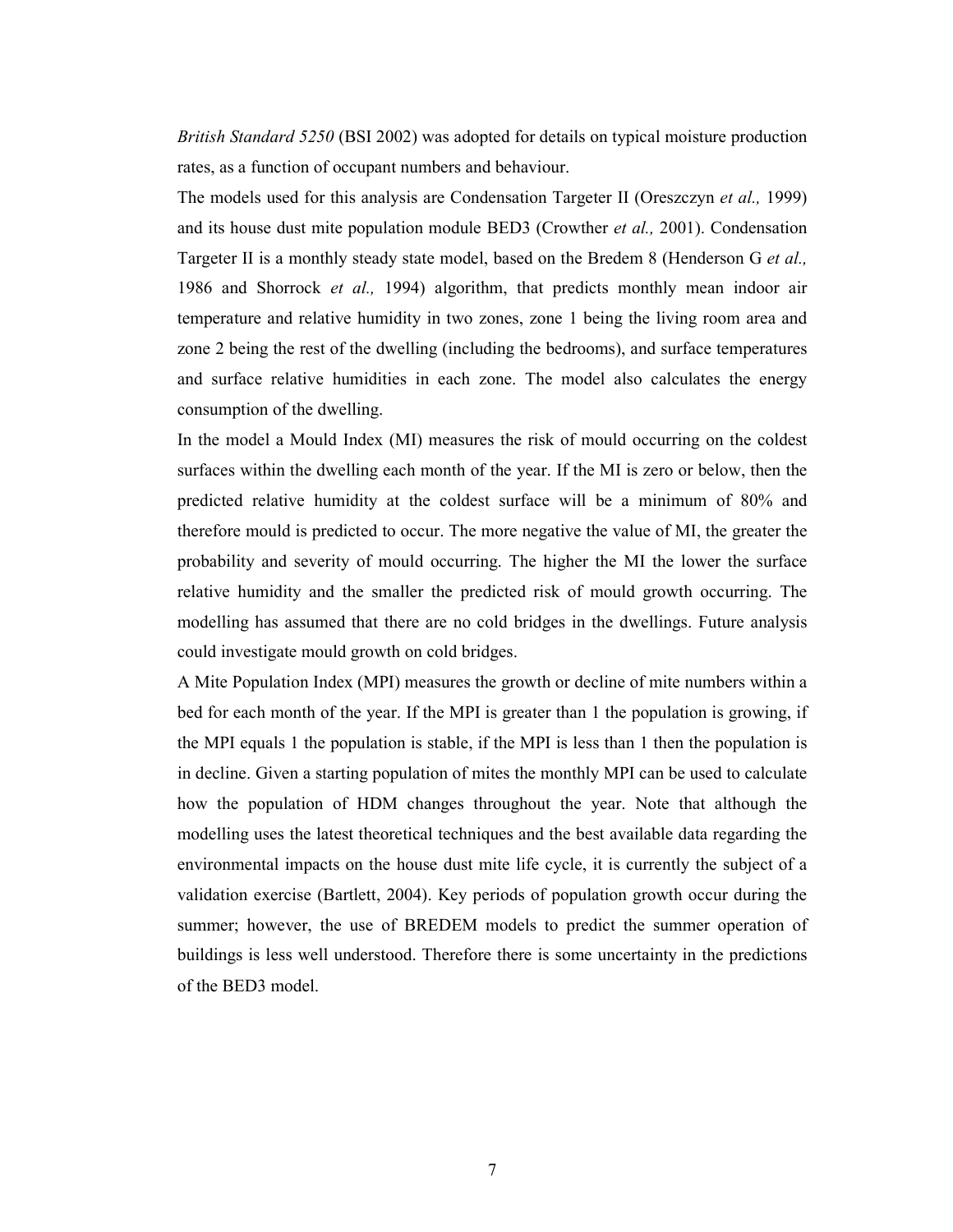# 4.2 Theoretical Modelling: Results

As expected, the results clearly show that the risk of mould and HDM is strongly related to ventilation and moisture production rates. The risk of both mould and HDM increases as moisture production increases and infiltration decreases.

Table 4.1 and 4.2 illustrate the results of the mould and HDM growth, in relation to changes in ventilation rates and moisture production rates. The results suggest that the avoidance of HDM requires higher ventilation rates than those required for avoiding the risk of mould. For a 'dry' occupancy of a family of 4, having a moisture production rate of 5 kg/day, a ventilation rate of  $0.4 \text{ ach}^{-1}$  should be sufficient to avoid HDM problems. For 'moist' occupancies of 4 people HDM will be able to survive if ventilation is kept below  $0.8$  ach<sup>-1</sup>.

| <b>Mould Growth Risk</b> |         | <b>Moisture Production Rate (kg/day)</b> |  |   |    |  |  |  |  |  |
|--------------------------|---------|------------------------------------------|--|---|----|--|--|--|--|--|
|                          |         |                                          |  |   |    |  |  |  |  |  |
|                          | 0.2     |                                          |  |   |    |  |  |  |  |  |
| <b>Ventilation</b>       | 0.4     |                                          |  | п | n  |  |  |  |  |  |
| Rate                     | 0.6     |                                          |  | n | n  |  |  |  |  |  |
| $(\text{ach}^{-1})$      | $0.8\,$ |                                          |  |   | n  |  |  |  |  |  |
|                          |         |                                          |  |   | '' |  |  |  |  |  |

Table 4.1: Risk of mould for the different combinations of moisture production and infiltration rate (Key:  $n = No$  mould growth at any time;  $y = M$ ould growth all year;  $p =$ Mould growth risk at certain times during the year).

| <b>House Dust Mites Risk</b> |                    | <b>Moisture Production Rate (kg/day)</b> |  |  |  |  |  |  |  |  |
|------------------------------|--------------------|------------------------------------------|--|--|--|--|--|--|--|--|
|                              |                    |                                          |  |  |  |  |  |  |  |  |
|                              | 0.2                |                                          |  |  |  |  |  |  |  |  |
| <b>Ventilation</b>           | 0.4                |                                          |  |  |  |  |  |  |  |  |
| Rate                         | 0.6                |                                          |  |  |  |  |  |  |  |  |
| $(\text{ach}^{-1})$          | $\boldsymbol{0.8}$ |                                          |  |  |  |  |  |  |  |  |
|                              |                    |                                          |  |  |  |  |  |  |  |  |

Table 4.2: Risk of HDM for the different combinations of moisture production and infiltration rate (Key:  $n = No HDM$  growth at any time;  $y = HDM$  growth all year;  $p =$ HDM increase in summer/autumn but decrease in winter/spring).

The thermal insulation analysis shows that any improvement in the level of thermal insulation leads to a reduced risk of both mould growth and HDM. In a typical dwelling, however well it is insulated, there are likely to be periods during the year when the conditions within the beds will be those required for HDM populations to increase. However, these periods are not likely to be more than a few months and HDM populations will decline during all other months. Extending the heating pattern and/or increasing the demand temperature in a dwelling leads to a reduced risk of mould growth and HDM.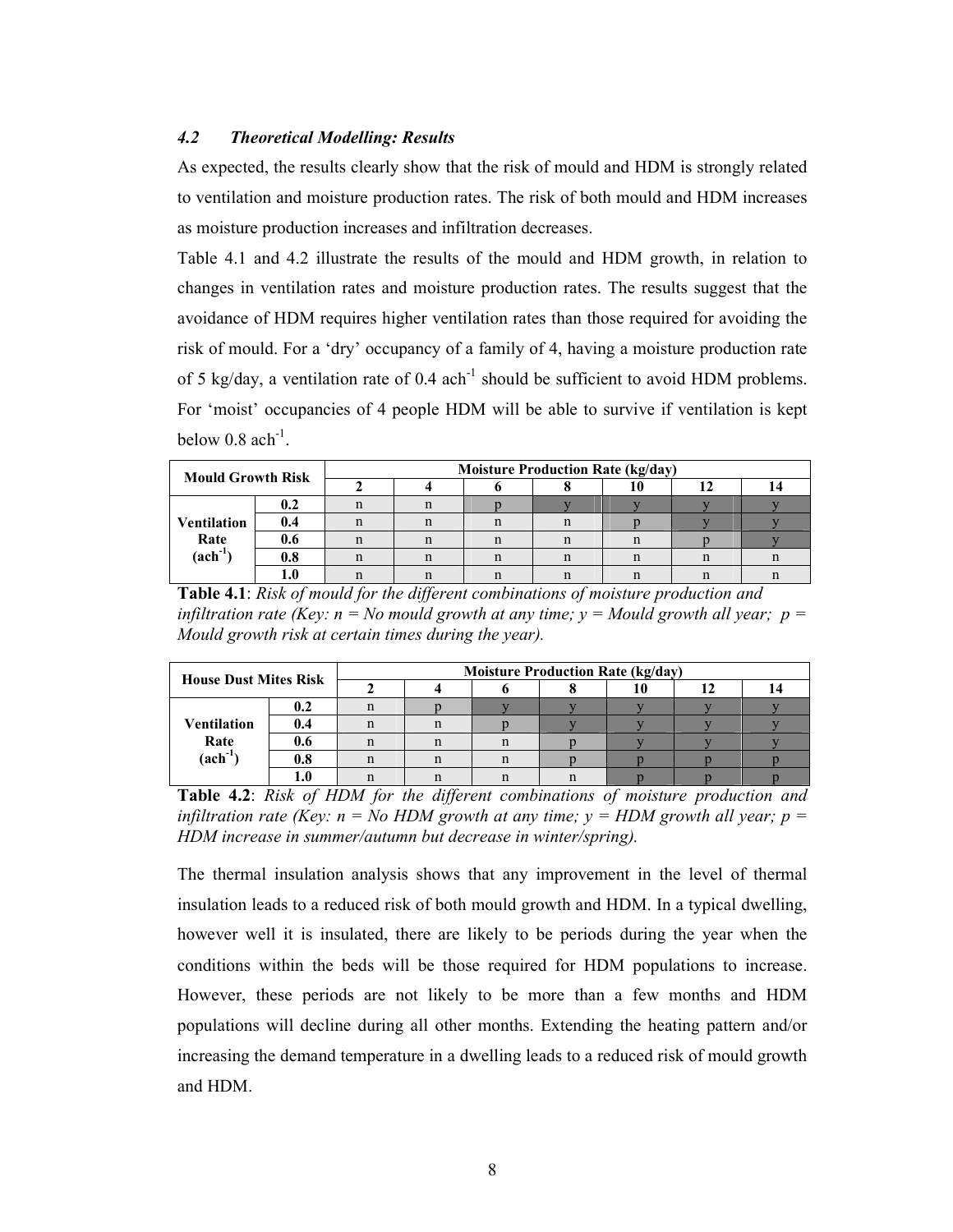The geographical location of dwellings is significant for the risks associated with mould growth and HDM populations and therefore the external climate should be taken into account when assessing this risk.

Occupancy is a significant factor affecting the risk of mould growth and HDM populations. This is primarily due to the increasing moisture production rates as a result of the greater number of occupants.

The ability of the dwelling occupants to pay for the fuel to heat the dwelling to comfortable temperatures has an impact on the risk of mould growth and HDM population. Occupants suffering fuel poverty are likely to have a significantly increased risk, particularly of HDM populations.

# 4.3 Theoretical Modelling: Conclusions

The modelling results relating to an adequately heated house of 80  $m^2$ , with 6 or less occupants whose behaviour can be characterised as 'dry' or 'moist' as defined in British Standard 5250 (BSI, 2002), show that:

- An average ventilation rate of  $0.5$  ach<sup>-1</sup> or greater is needed to avoid mould growth;
- An average ventilation rate of  $0.8$  ach<sup>-1</sup> or greater is needed to avoid house dust mite populations increasing annually based on modelling using the best available models (which require validation).

It should be noted that a number of assumptions were made for the modelling presented in this paper. The greatest relates to the assumption of how the system is used by the occupants. In particular the ventilation rate in a dwelling is unlikely to be constant throughout the seasons. The ventilation rate achieved in a naturally ventilated dwelling varies as a function of internal and external temperature, wind speed, direction and local terrain factors, and occupant behaviour. Computer simulation tools could be used to model the ventilation rates achieved in dwellings with different levels of air tightness and background ventilators.

Properly ventilating and heating new dwellings is one way of reducing the risk of mould growth and HDM populations. However, there are many other factors that have an impact on the environmental conditions in dwellings and in beds, some of which have been modelled as part of this project. Other issues that have been identified include the heating pattern, heating system responsiveness, geographical location, dwelling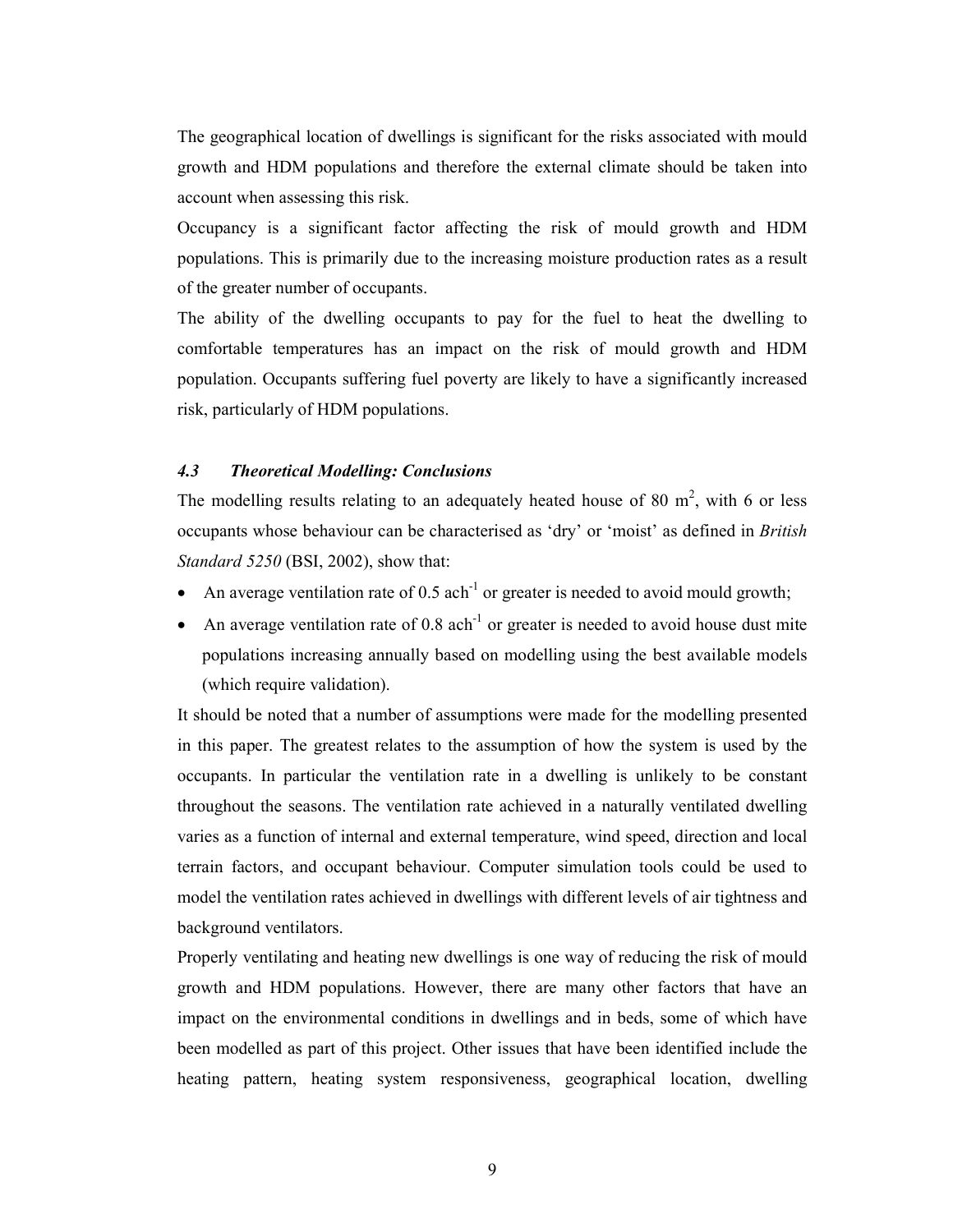occupancy and fuel poverty. All of these can have a significant impact in a dwelling, which is properly ventilated and which has an efficient heating system installed.

#### 5 Analysis of UK data sets on health and housing

#### 5.1 Analysis of UK data sets: Methodology

A brief analysis was performed of the English House Condition Survey (EHCS) 1996 and 2001, where respiratory health, mould growth and housing characteristics are surveyed (DETR, 1998; ODPM, 2003). The English House Condition Survey is a comprehensive study of the English housing stock and of its occupants. The EHCS 1996 also contains information on occupants' self-reported health.

The main aim of this analysis is to examine the links between housing characteristics (in particular ventilation), moisture-related respiratory hazard (mould) and respiratory health. The data from the EHCS does not contain information on the building's air leakage or ventilation rates. However, other building characteristics such as age of property or energy efficiency rating are available in the database, which can be considered linked to air tightness. In the EHCS, a SAP rating of energy efficiency was calculated for each building, according to a standard assessment procedure (DEFRA, 2001). The EHCS also contains information on the dwelling's fitness of ventilation. The latter is intended on the basis of its definition given in Section 604 of the 1989 Local Government and Housing Act (HMO, 1989), which specifies the criteria for judging whether a dwelling is fit for human habitation. For example, the size and positioning of openable windows and of mechanical ventilation is one of the criteria adopted to assess the fitness of ventilation of a dwelling. In the EHCS a Mould Severity Index is also calculated for each property, on the basis of reported visible mould. However, in this paper mould presence refers to mould of any severity occurring.

Most of the raw data from the 1996 and 2001 EHCS database was available for the purposes of this study. However, it was not possible to obtain the raw data on the Mould Severity Index for the EHCS 1996. Consequently, the information on mould and health refers to published EHCS 1996 tables (DETR, 2000).

The EHCS raw data also includes weighting factors, applied to the sample in order to gross it to the national total and to remove any biases due to sample design. It could be argued that the adoption of weighting factors is not appropriate for the purposes of this study, whose aim is to investigate the existence of possible links between asthma and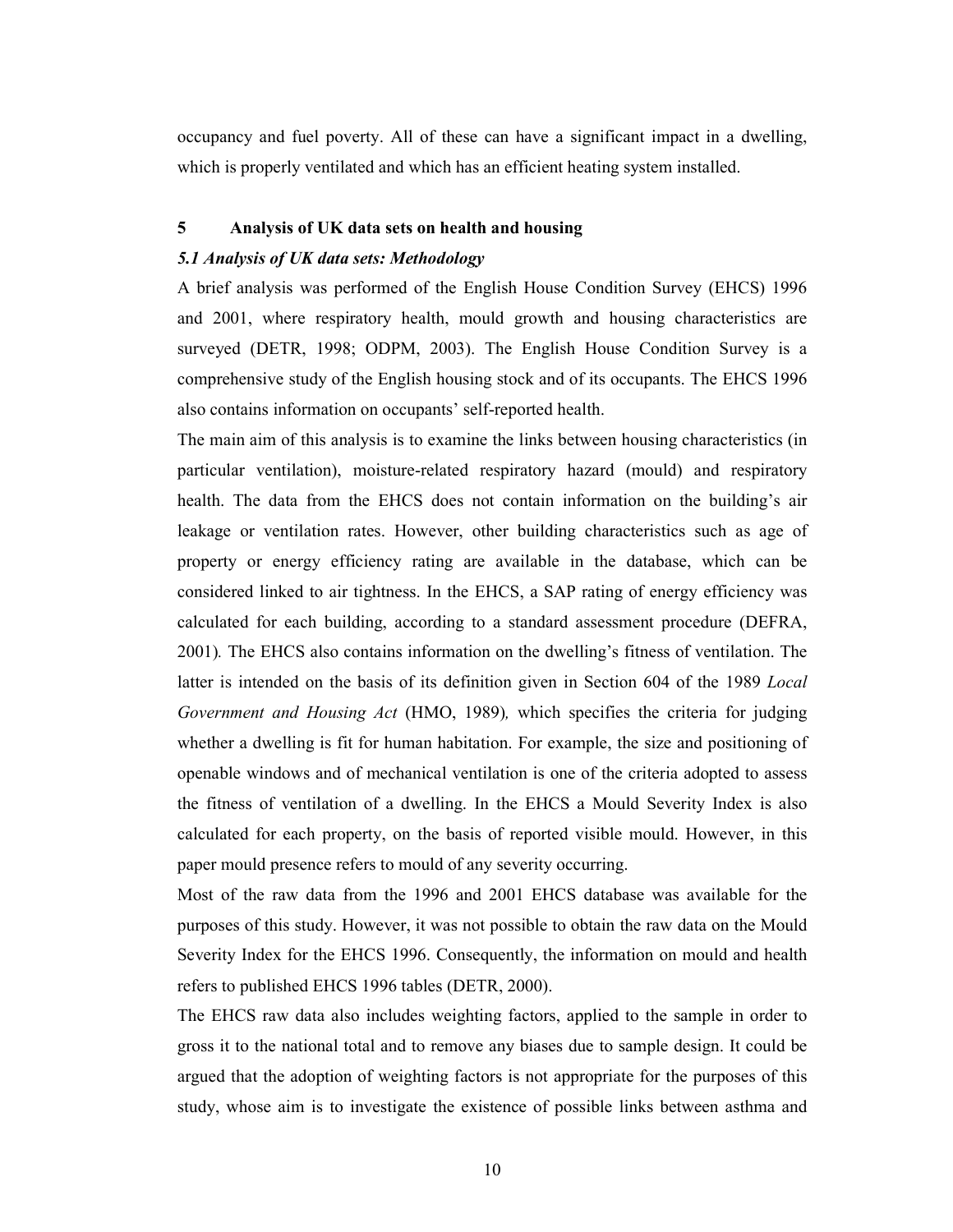housing characteristics, rather than giving a picture of the English housing stock. On the other hand, it could also be argued that any findings obtained through the use of ungrossed raw data might be affected by biases due to sample design. Consequently, in this study both grossed and un-grossed data was investigated.

For the purposes of this study, the frequency distribution of asthma sufferers or mould growth was calculated in relation to the age of the building, to its the fitness of ventilation and to its energy efficiency. The frequency distribution of mould in relation to occupancy was also considered. For each frequency distribution table, 95% Confidence Intervals were also calculated. It should be pointed out that when grossing factors are applied, the 95% confidence intervals are fairly small. This is in part due to the very large sample size obtained through the weighting process and therefore indicates a level of confidence, which is not apparent in the un-grossed data.

# 5.2 Analysis of UK Data Sets: Results

Some differences were found in the frequency distributions of asthma sufferers by SAP rating, with and without applying grossing factors (Fig. 5.1).



Figure 5.1: EHCS 1996. Percentage of People with Asthma by SAP Rating.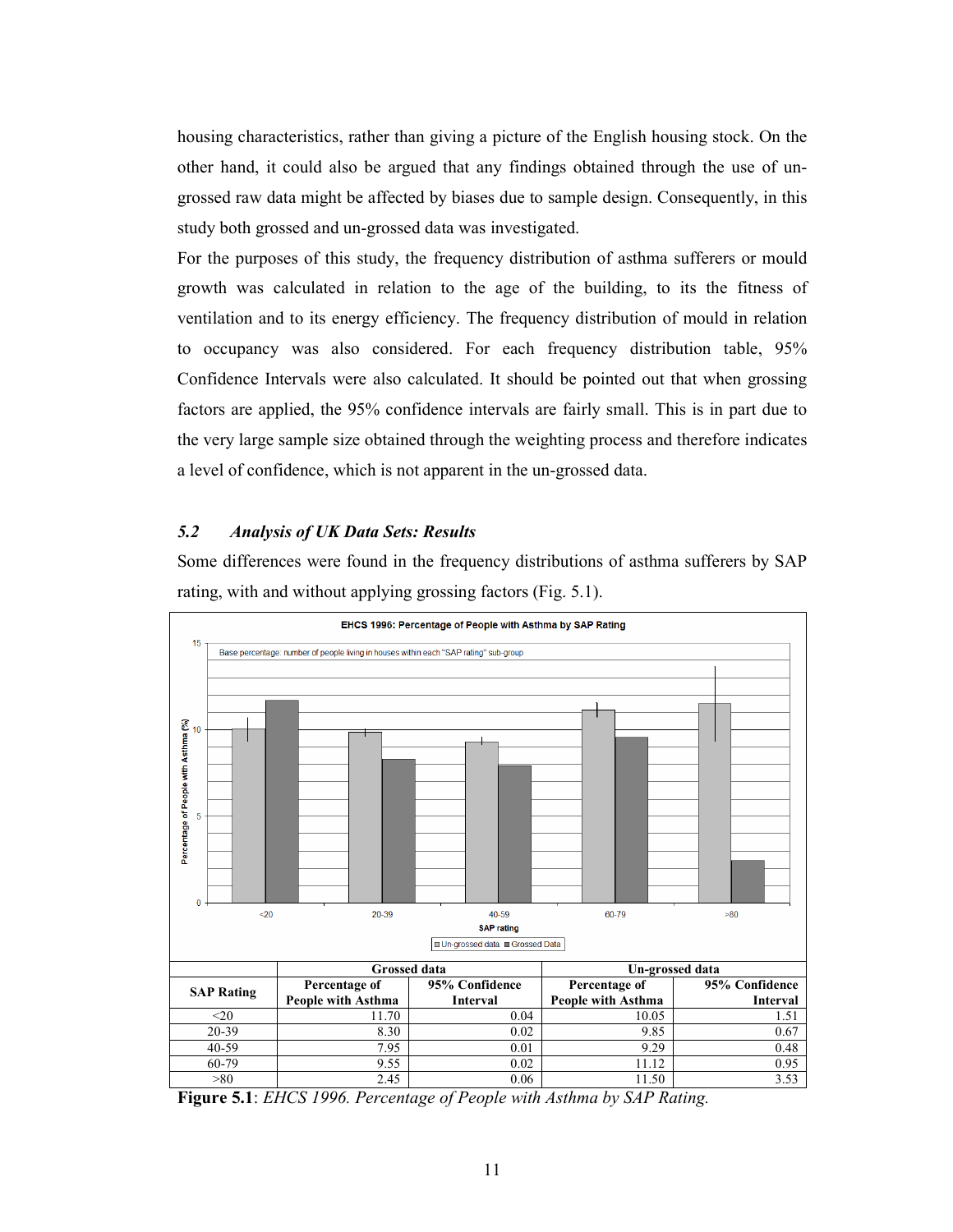If weighting is applied, the percentage of people with asthma is significantly lower in dwellings with a SAP rating greater than 80. However, if weighting factors are not applied, no significant association can be found between asthma occurrence and SAP rating. It should be noted that in the surveyed sample there is only a small number of dwellings with a SAP rating greater than 80, hence the greater uncertainty in the figures for the percentage of people with asthma living in dwellings with a SAP rating greater than 80.



Figure 5.2: EHCS 1996. Percentage of People with Asthma by Age of Building.

Both grossed and un-grossed data show that a greater percentage of people living in dwellings built after 1980 have asthma (Fig. 5.2). No significant association could be found between fitness of ventilation and asthma occurrence. However, it should be noted that some dwellings with unfit ventilation might also be very leaky, which may counteract the effect of unfit ventilation.

The occurrence of mould growth is greater in dwellings with a lower SAP rating; recent properties have a lower prevalence of mould growth.

The occurrence of mould growth appears greater in dwellings with unfit ventilation. This might suggest that excessively airtight dwellings with poor ventilation might be more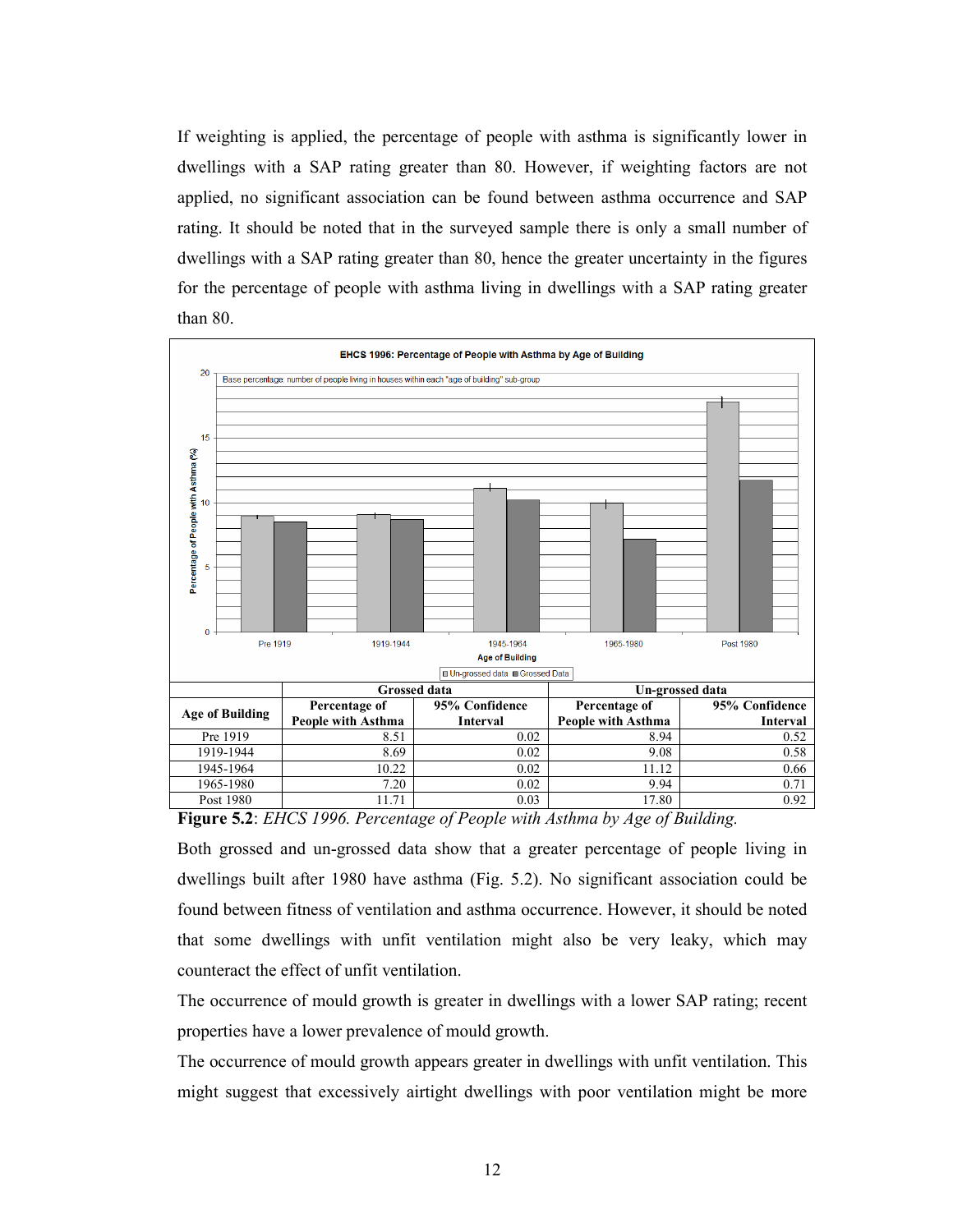subject to mould growth. However, it should be noted that only a very small percentage (0.4%) of the 2001 EHCS dwellings has unfit ventilation. Furthermore, the fitness of ventilation does not give any indication on a dwelling's air leakage and ventilation rates. The occurrence of mould is greater in larger households and in households with a greater occupants density.

The published data from the EHCS 1996 Energy Report (DETR, 2000) shows that a higher percentage of respiratory problems occurs in cases where moderate and severe mould is present (the published information appears to refer to grossed data).

## 5.3 Analysis of UK Data Sets: Conclusions

No definite conclusions could be drawn on the impact of energy efficient dwellings on its occupants' health. Some differences were found in the frequency distributions of asthma sufferers by SAP rating, with and without applying grossing factors. It should be noted that energy-efficient dwellings may impact on health in a complex manner. For example, the air tightness of energy-efficient dwellings may have an adverse impact on indoor air quality, if the main polluting sources are indoor. However, higher levels of insulation also result in more comfortable, warmer indoor temperatures.

Although no conclusions could be drawn on the links between energy efficient dwellings and asthma prevalence, this study suggest that a greater percentage of people living in dwellings built after 1980 have asthma. This may be due, for example, to a combination of increased air tightness and of harmful emissions from new materials' type. Further studies should be carried out in order to confirm this result.

No significant association could be found between asthma prevalence and fitness of ventilation. However, the occurrence of mould growth appears greater in dwellings with unfit ventilation. As ventilation fitness does not represent a quantitative measurement, these results should be taken with some caution.

As already mentioned, published data suggests that there is an association between damp buildings and asthma prevalence. The analysis of the EHCS 2001 shows that there is an association between mould growth and occupants numbers, as well as SAP rating and age of property.

The occurrence of respiratory problems is determined by a number of interacting factors, both at the individual's level and at the housing characteristics level. Mould growth is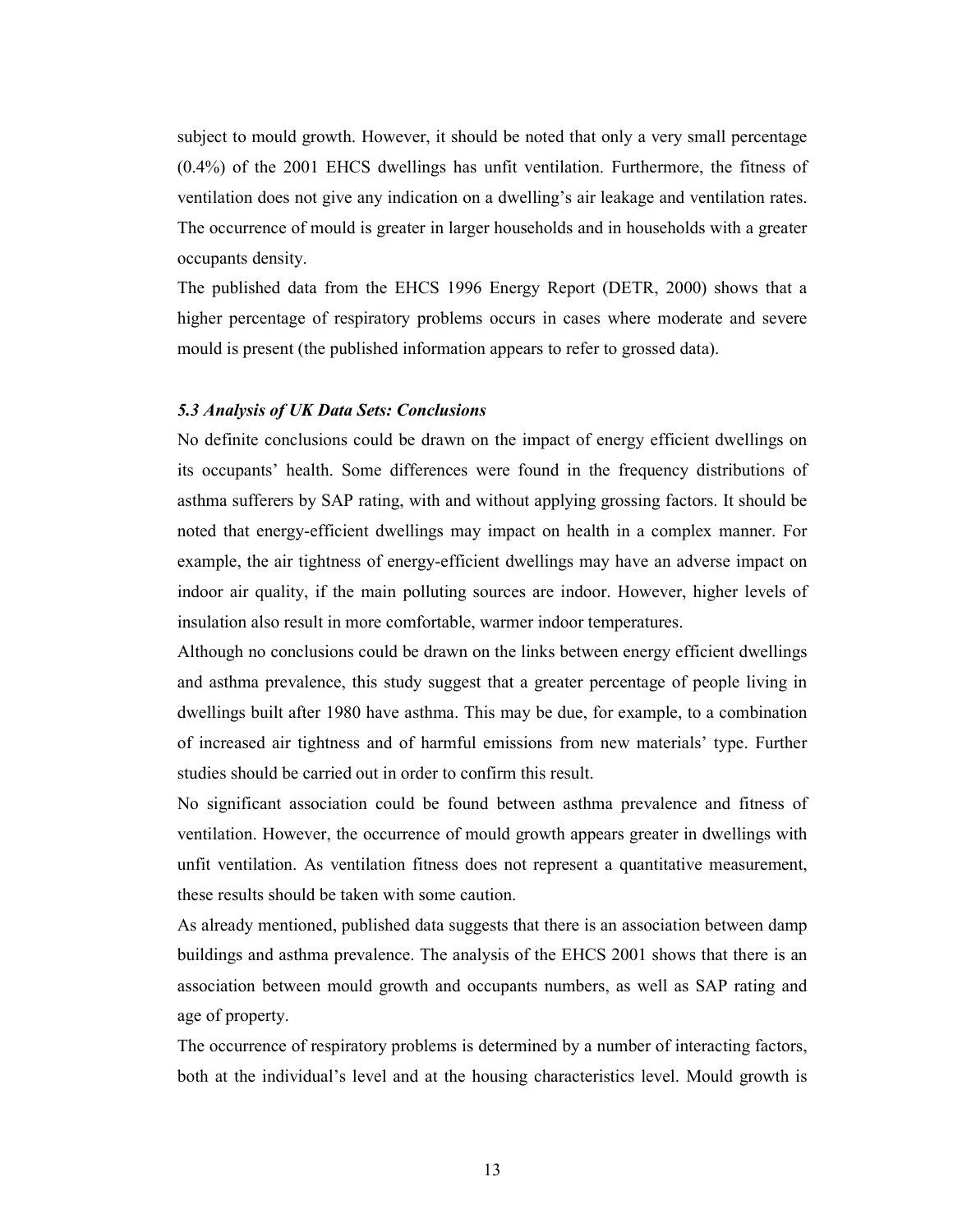also affected by several variables. Multiple-variable analysis might highlight the presence of correlations, which were not found in this study.

## 6.0 Conclusions

The review of literature on the links between ventilation rates in dwellings and moisturerelated respiratory hazards revealed a general consensus on the link between ventilation rates in dwellings and respiratory hazards (for example HDM). There is also general consensus of a link between these respiratory hazards and respiratory problems, but it is not clear to what extent hazards cause ill-health. Most existing data are inadequate for conclusions to be drawn whether ventilation rates *directly* cause respiratory problems.

It must be noted that there are real difficulties in attempting to study the relationship between housing ventilation and respiratory health. In order to examine a causal relationship, studies involving a large number of participants should be conducted. Ventilation rates and exposure levels to all common indoor pollutants should be measured. However, the number of participants is restricted by the large number of variables to be measured. Respiratory symptoms that may be attributed to housing are common and difficult to standardise; and so also are the various factors suggested to cause them. Furthermore, measurements of exposure levels can be very expensive; sampling of some pollutants can be complex and has yet to be standardised. Also, sampling is very dependent on the methods used. Many studies on indoor mould and health refer to reported visible mould. However, some studies (Garrett M.H. *et al.*, 1998) have found that measurements of specific fungal spore genera concentrations predict health outcomes better than total spore concentrations, reported dampness or observed dampness. Furthermore, the presence of visible mould/dampness may indicate that the indoor environmental conditions are favorable for mite growth.

It should be noted that it is relatively difficult to measure ventilation in housing: current techniques can only be undertaken on a small number of dwellings at a time, due to expense and complexity. Furthermore, ventilation is not the only parameter affecting indoor hygrothermal conditions. A number of other parameters should also be taken into account: heating patterns, building fabric, occupants' habits, etc. In addition, low ventilation rates are not necessarily always undesirable, if outdoor air is heavily polluted. A number of studies appear to indicate that a link exists between ventilation in housing and moisture-related pollutants. However, further work is necessary in order to better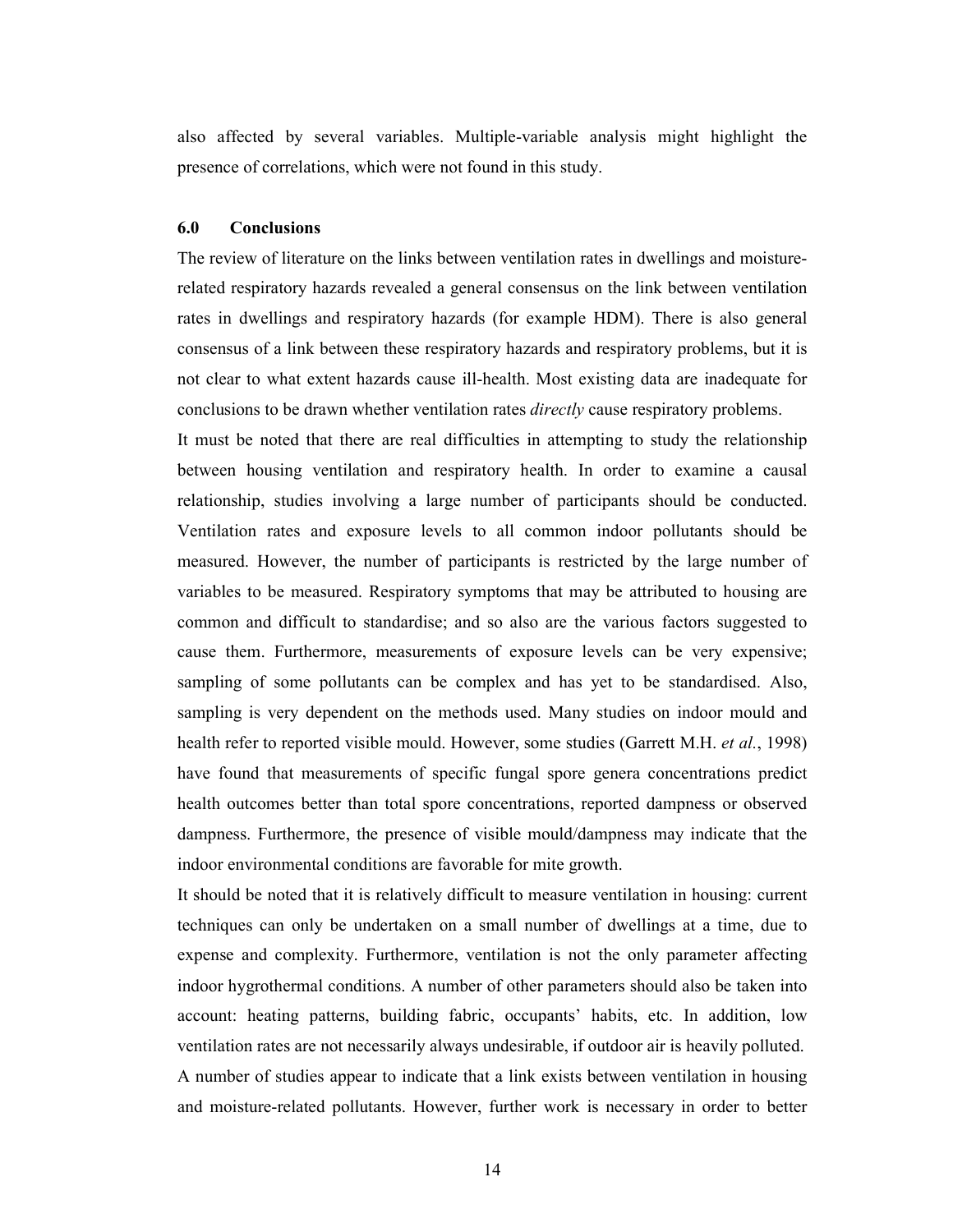assess the relationship between housing ventilation and HDM or mould microenvironments. Also, more work is needed on the impact of transient hygrothermal conditions on HDM and mould growth. At present, more work is also needed on sensible exposure threshold limit values, particularly for mould.

The analysis of the EHCS database suggests that mould growth is related to occupancy levels, energy efficiency and age of the property. The analysis also revealed a trend for a higher asthma prevalence in dwellings built after 1980. Further studies are required in order to confirm and interpret these findings.

Most current guidance on domestic ventilation is based on the assumption that if ventilation levels are sufficient to avoid mould growth, then other IAQ problems will be contained as well. The modeling work outlined in this paper suggests that this may not be the case.

## **References**

ACOEM (American College of Occupational and Environmental Medicine), (2004), Adverse Human Health Effects Associated with Molds in the Indoor Environment, http://www.acoem.org/guidelines/pdf/Mold-10-27-02.pdf (accessed: July 2004). Anderson HR et al, (2004), Trends in prevalence of symptoms of asthma, hay fever, and eczema in 12-14 year olds in the British Isles, 1995-2002: questionnaire survey. British Medical Journal, 328(7447):1052-3, (Epub 2004 Mar 17).

Bartlett School of Graduate Studies, The Environmental control of house dust mites: validation of a combined hygrothermal population model. http://www.ucl.ac.uk/bartletthousedustmites/, accessed 19 November 2004.

Berry RW *et al.*, (1996), Indoor air quality in homes: part 1. The Building Research Establishment Indoor Environment Study, London, Construction Research Communications.

Bornehag CG, et al., (2004), Dampness in buildings as a risk factor for health effects, EUROEXPO: a multidisciplinary review of the literature (1998-2000) on dampness and mite exposure in buildings and health effects. Indoor Air, 14(4):243-57. BSI (British Standard Institution), (2002), BS 5250: Control of Condensation in

Buildings.

Building Research Establishment, (1990), Research project number EP228. Garston, BRE.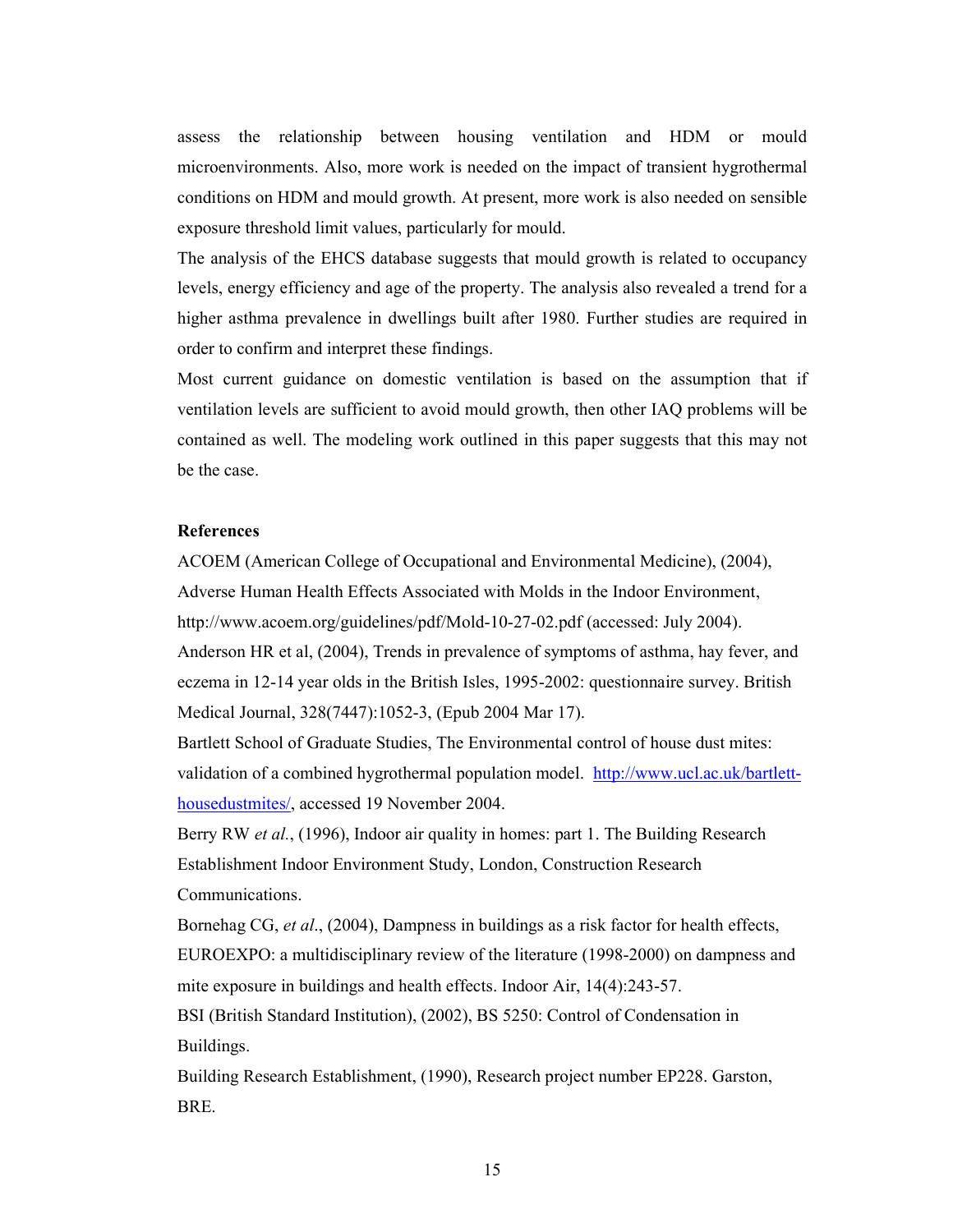Committee on the Assessment of Asthma and Indoor Air, (2000), Clearing the Air. Washington, National Academy Press.

Crowther D, et al., (2002), A Hygrothermal Model of House Dust Mite Response to Environmental Conditions in Dwellings Summary Report. Online at:

http://www.arct.cam.ac.uk/research/mite/four.pdf, (accessed: 20 July 2004).

Crowther D,et al., (2001) Controlling house dust mites through ventilation: development of a model of mite response to varying hygrothermal conditions. Proc Indoor Air Biocontaminants, Dijon, Intl Soc Built Env.

Custovic A, Simpson A, Woodcock A, (1998), Importance of indoor allergens in the induction of allergy and elicitation of allergic disease, Allergy, 53(48 Suppl.):115-20. Davies M, et al., (2004), A review of evidence linking ventilation rates in dwellings and respiratory health – a focus on house dust mites and mould. The International Journal of Ventilation, 3 (2): 155-168.

DEFRA (Department of the Environment, Food and Rural Affairs), (2001), The Government's Standard Assessment Procedure for Energy Rating of Dwellings. Garston, BRE.

DETR (Department of Environment, Transport and Regions), (1998), English House Condition Survey 1996. London, DETR.

DETR (Department of Environment, Transport and Regions), (2000), English House Condition Survey 1996. Energy Report. London, DETR.

Devereux G, et al., (2003), The increase in allergic disease: environment and susceptibility. Proceedings of a Symposium held at the Royal Society of Edinburgh, 4th June 2002. Clinical and Experimental Allergy, 33: 394-406.

Dharmage S, et al., (1999), Prevalence and residential determinants of fungi within homes in Melbourne, Australia. Clinical and Experimental Allergy, 29(11): 1481-9. Emenius G, Egmar A, Wickan M, (1998), Mechanical ventilation protects one-storey single-dwelling houses against increased air humidity, domestic mite allergens and indoor pollutants in a cold climatic region. Clinical and Experimental Allergy, 28(11): 1389-96.

Emenius G, et al., (2004), "Building characteristics, indoor air quality and recurrent wheezing in very young children (BAMSE). Indoor Air, 14(1): 34-42.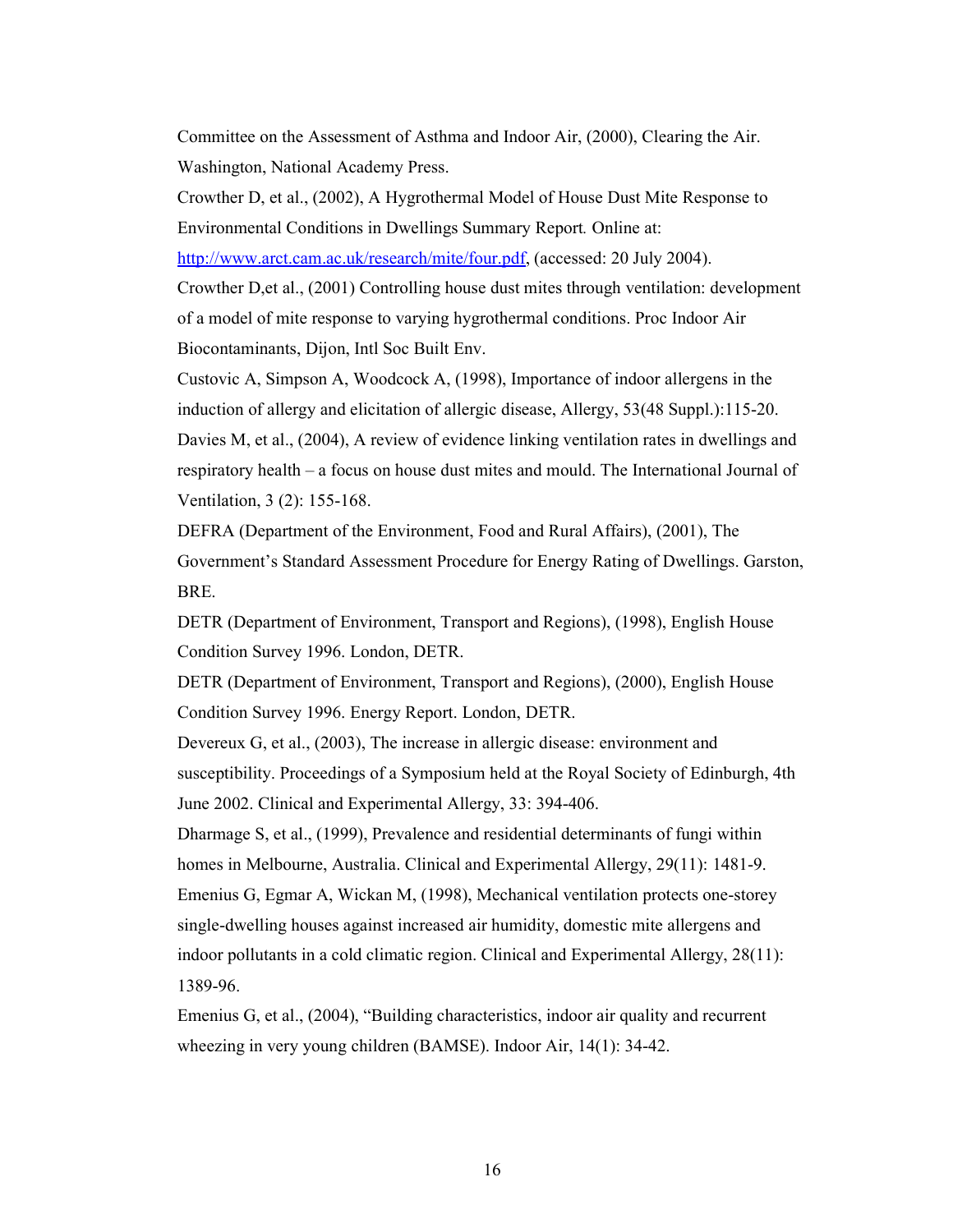Garrett MH et al., (1998), Indoor airborne fungal spores, house dampness and associations with environmental factors and respiratory health in children. Clinical and Experimental Allergy, 28(4):459-67.

Harving H, Korsgaard J, Dahl R, (1993), House-dust mites and associated environmental conditions in Danish homes. Allergy, 48(2): 106-9.

Harving H, Korsgaard J, Dahl R, (1994), Clinical efficacy of reduction in house-dust mite exposure in specially designed, mechanically ventilated "healthy" homes, Allergy, 49(10): 866-70.

Henderson G, Shorrock LD, (1986), BREDEM-The domestic energy model: Testing the predictions of a two zone model. Building Services Engineering Research and Technology, 792: 87-91.

HMO (Her Majesty Office), (1989), Local Government and Housing Act. London, HMSO.

Holgate ST, (2004), The epidemic of asthma and allergy. Journal of the Royal Society of Medicine, 97(3):103-10.

Htut T, Burgess IF, Maunder JW, Basham E, (1996), A pilot study on the effect of one room mechanical ventilation with heat recovery (MVHR) units on house dust mite populations and Der p 1 levels in laboratory simulated bedrooms and on ambient conditions in an occupied bedroom in Cambridge, UK. International Journal of Environmental Health Research, 6: 301-313.

ISAAC Steering Committee, (1998), Worldwide variations in the prevalence of asthma symptoms: the International Study of Asthma and Allergies in Childhood (ISAAC). European Respiratory Journal, 12, 315-335.

Janson C et al., (2001), The European Community Respiratory Health Survey: what are the main results so far? European Community Respiratory Health Survey II. European Respiratory Journal, 18(3):598-611.

Lowe R, (2000), Psychrometric control of Dust mites in UK Housing. Building Services Engineering Research and Technology, 21(4): 274-276.

McIntyre DA, (1992), The control of house dust mites by ventilation: a pilot study. Proc. 13<sup>th</sup> AIVC Conf., Nice, AIVC, pp.497-507.

Niven R et al, (1999), Attempting to control mite allergens with mechanical ventilation and dehumidification in British houses. Journal of Allergy Clinical Immunology, 103 (5 Pt 1): 756-62.